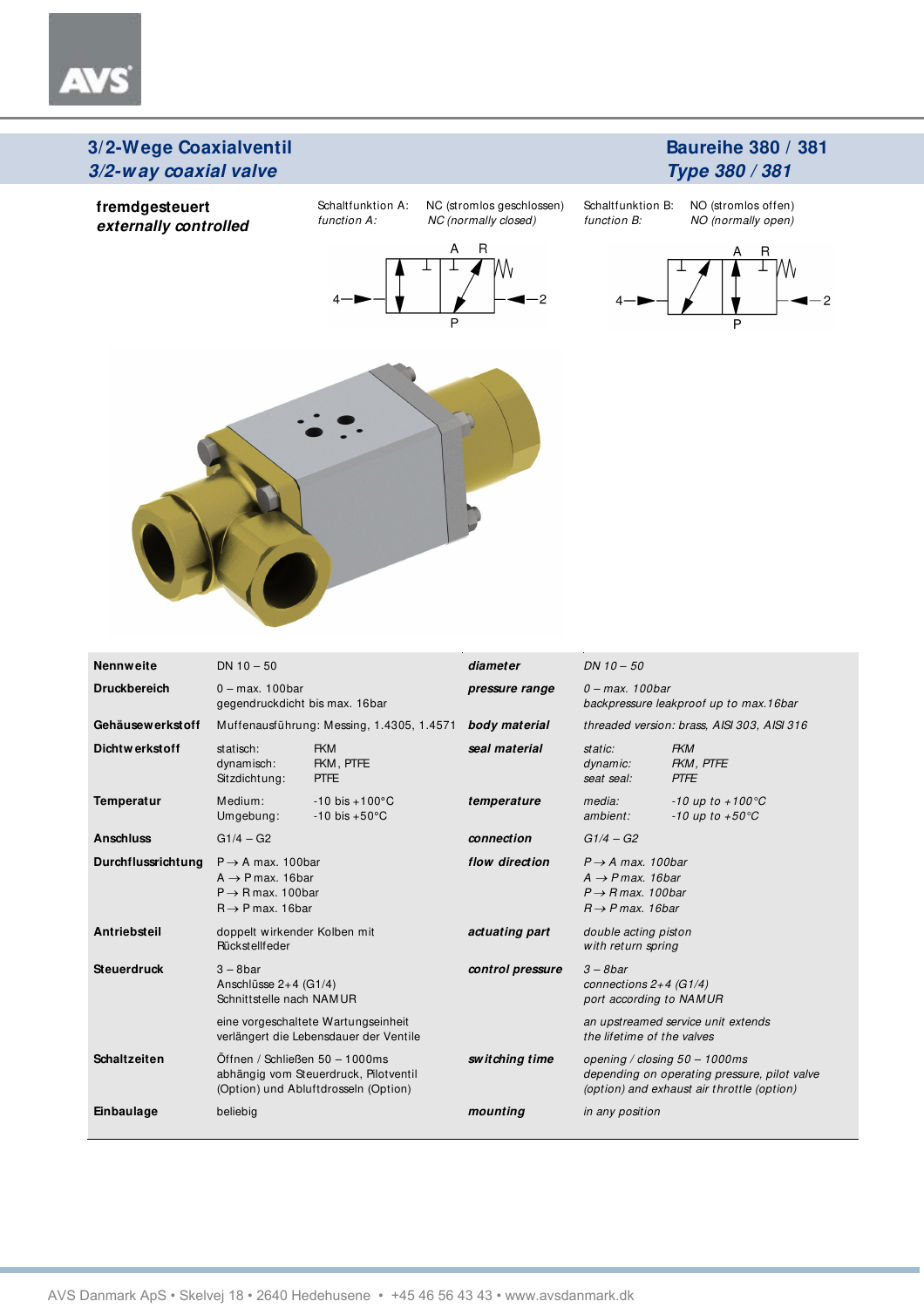**AVS** 

## **Baureihe 380 / 381 Type 380 / 381**

| <b>Baureihe</b><br>type | <b>DN</b><br>[mm] | <b>Druck</b><br>pressure range<br>[bar] | <b>Anschluss</b><br>connection | $K_v-Wert$<br>flow rate<br>$\left[\frac{m^3}{h}\right]$ | Gewicht - Messing<br>weight - brass<br>[kg] |
|-------------------------|-------------------|-----------------------------------------|--------------------------------|---------------------------------------------------------|---------------------------------------------|
| 380                     | 10                | $0 - 64$                                | G1/4, G3/8, G1/2               | 2,5                                                     | 1,8                                         |
| 380                     | 15                | $0 - 64$                                | G3/8, G1/2, G3/4               | 6,6                                                     | 3,2                                         |
| 380                     | 20                | $0 - 64$                                | G1/2, G3/4, G1                 | 10,0                                                    | 4,6                                         |
| 380                     | 25                | $0 - 64$                                | G3/4, G1, G1 1/4               | 12,2                                                    | 6,5                                         |
| 380                     | 32                | $0 - 64$                                | G1, G1 1/4, G1 1/2             | 17,9                                                    | 7,6                                         |
| 380                     | 40                | $0 - 64$                                | G11/2                          | 41,5                                                    | 12,1                                        |
| 380                     | 50                | $0 - 64$                                | G <sub>2</sub>                 | 43,0                                                    | 12,1                                        |
| 381                     | 10                | $0 - 100$                               | G1/4, G3/8, G1/2               | 2,5                                                     | 1,8                                         |
| 381                     | 15                | $0 - 100$                               | G3/8, G1/2, G3/4               | 6,6                                                     | 3,2                                         |
| 381                     | 20                | $0 - 100$                               | G1/2, G3/4, G1                 | 10,0                                                    | 4,6                                         |
| 381                     | 25                | $0 - 100$                               | G3/4, G1, G1 1/4               | 12,2                                                    | 6,5                                         |
| 381                     | 32                | $0 - 100$                               | G1, G1 1/4, G1 1/2             | 17,9                                                    | 7,6                                         |
| 381                     | 40                | $0 - 100$                               | G11/2                          | 41.5                                                    | 12,1                                        |
| 381                     | 50                | $0 - 100$                               | G2                             | 43,0                                                    | 12,1                                        |

#### **Schnittzeichnung sectional drawing**



| Pos.<br>pos. | Menge<br>quantity | Benennung               | description             |
|--------------|-------------------|-------------------------|-------------------------|
|              |                   | 2/2-Wege Anschlussstück | 2/2-way adapter fitting |
| 2            |                   | 2/2-Wege Ventilsitz     | 2/2-way valve seat      |
|              |                   | Kolben / Steuerrohr     | piston / control tube   |
| 4            |                   | Betätigungsscheibe      | actuating plate         |
|              |                   | 3/2-Wege Ventilsitz     | 3/2-way valve seat      |
| 6            |                   | 3/2-Wege Anschlussstück | 3/2-way adapter fitting |
|              |                   | Feder                   | spring                  |
| 8            | $\mathcal{P}$     | PTFE-Stangendichtung    | PTFE-rod seal           |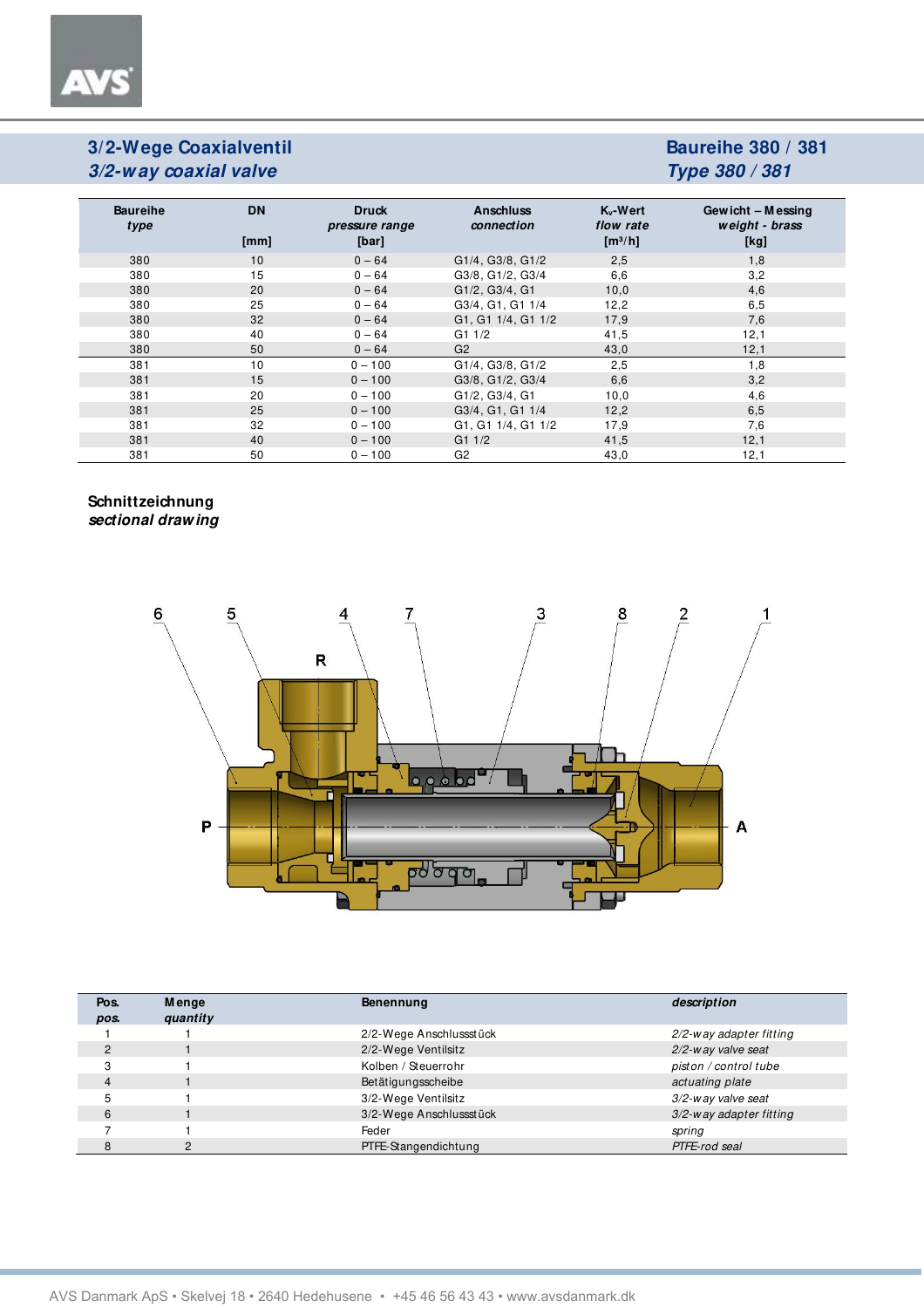### **M aßzeichnung dimension drawing**

AV









| <b>DN</b> | G                  | <b>SW</b> | A <sub>1</sub> | A <sub>2</sub>           | B     | С              | D    | Е    |      | н    |
|-----------|--------------------|-----------|----------------|--------------------------|-------|----------------|------|------|------|------|
| [mm]      |                    |           | [mm]           | [mm]                     | [mm]  | [mm]           | [mm] | [mm] | [mm] | [mm] |
| 10        | 1/4, 3/8, 1/2      | 32        | 84             | $\overline{\phantom{a}}$ | 166,5 | M4             | 32   | 25   | 50   | 37   |
| 15        | 3/8, 1/2, 3/4      | 41        | 100            | $\overline{\phantom{a}}$ | 200   | M <sub>5</sub> | 38,5 | 35   | 70   | 60   |
| 20        | 1/2, 3/4, 1        | 46        | 108            | $\overline{\phantom{a}}$ | 228   | M <sub>5</sub> | 45,5 | 40   | 80   | 72   |
| 25        | $3/4$ , 1, 1 $1/4$ | 55        | 121            | $\overline{\phantom{a}}$ | 252   | M <sub>5</sub> | 48   | 45   | 90   | 80   |
| 32        | 1, 11/4, 11/2      | 60        | 122            | 50                       | 269   | M <sub>6</sub> | 49,5 | 45   | 90   | 80   |
| 40        | 11/2               | 75        | 131            | 60                       | 304   | M <sub>6</sub> | 56,5 | 55   | 110  | 84   |
| 50        | $\overline{2}$     | 75        | 131            | 60                       | 304   | M <sub>6</sub> | 56,5 | 55   | 110  | 84   |

**Baureihe 380 / 381 Type 380 / 381**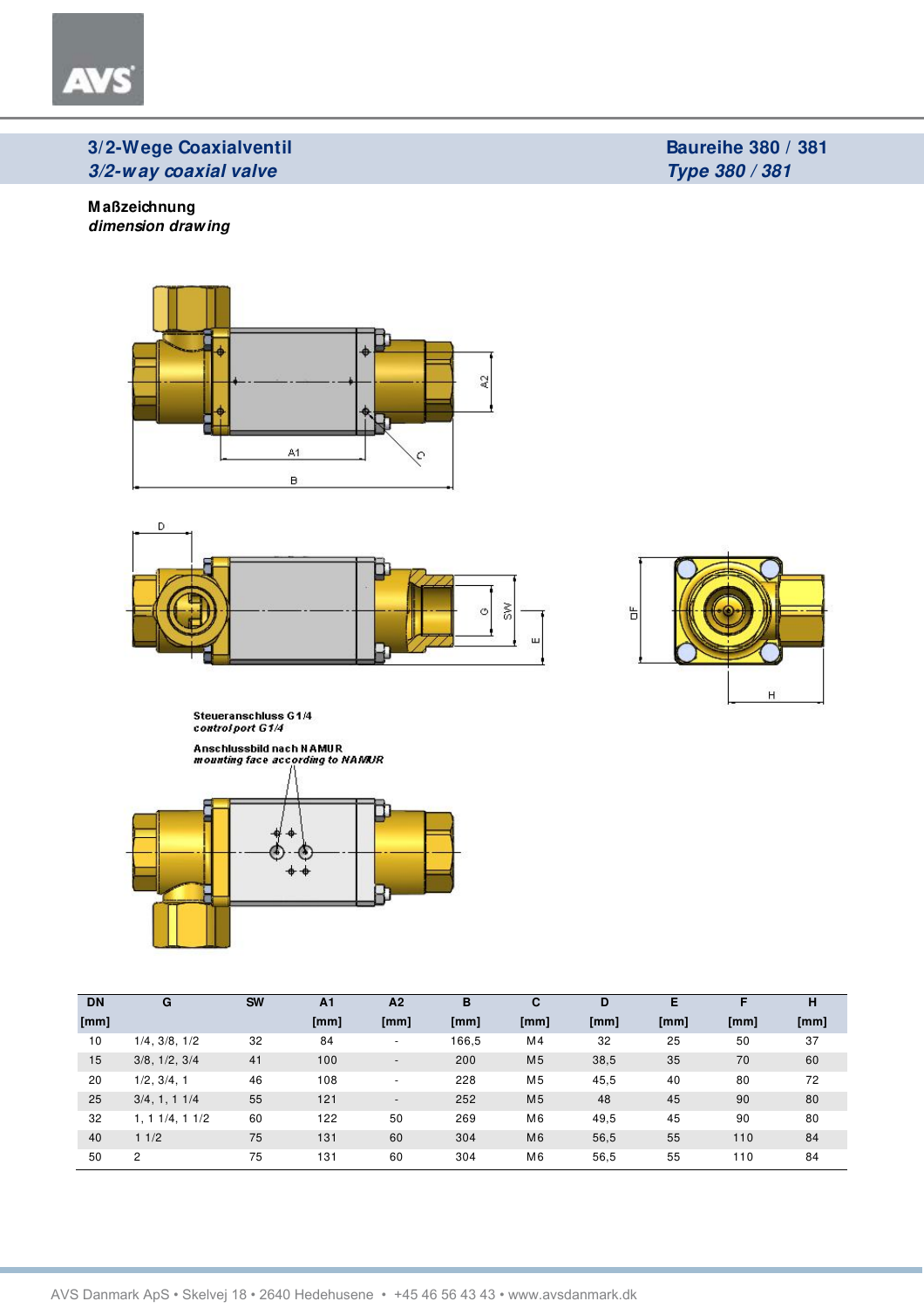#### **Typenschlüssel type code**

Die Typenbezeichnung setzt sich zusammen aus: structure of the order specification:



381 = Druckbereich / pressure range DN 10 – DN 50: 0 – 100bar

**Baureihe 380 / 381 Type 380 / 381**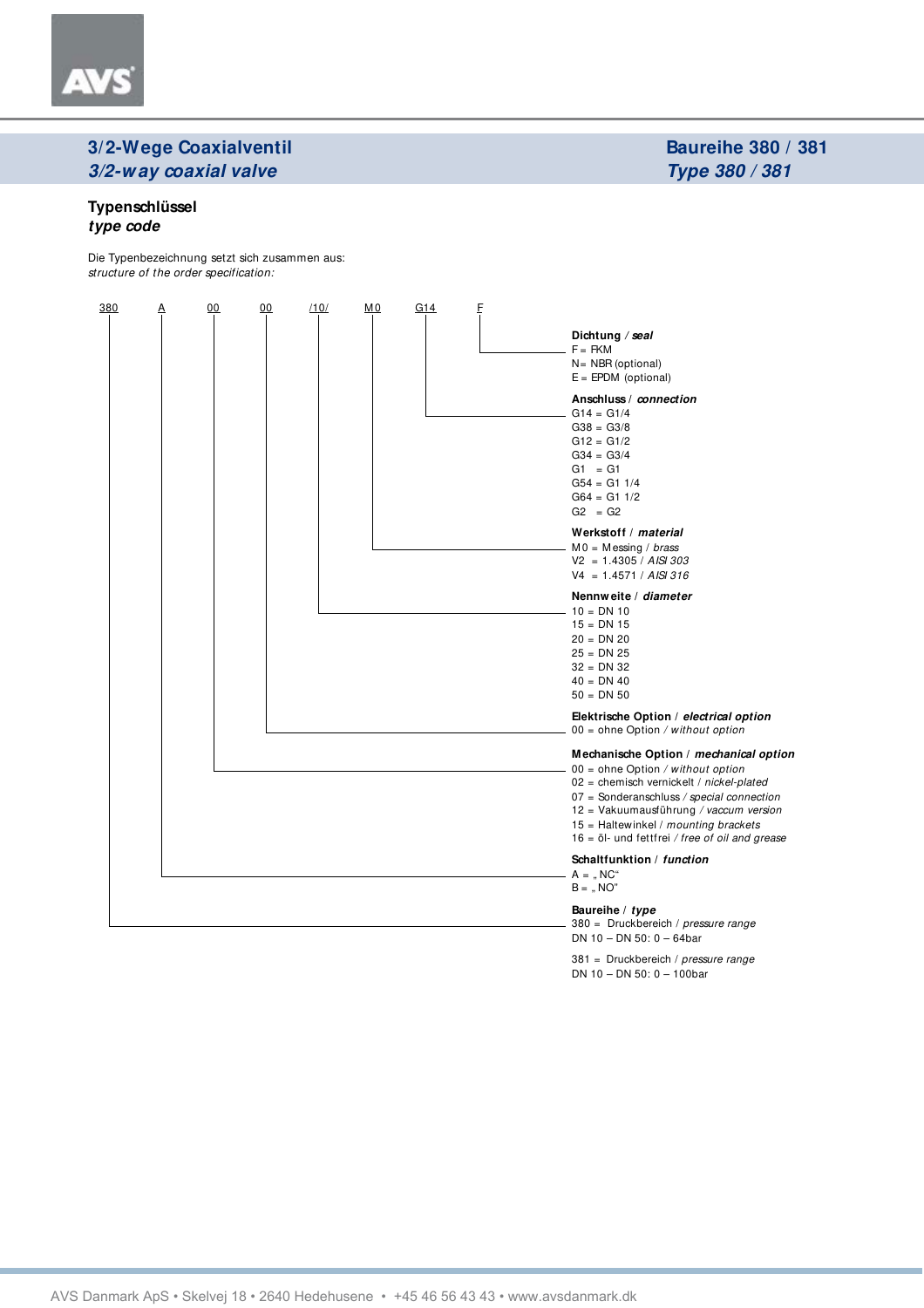

### **Baureihe 380 / 381 Type 380 / 381**

**Zubehör accessories**

| VI | <b>Haltewinkel</b><br>mounting brackets<br>mechanische Option = 15                                                                                                        | N<br>$\circ$ ( $\odot$<br>ō<br>$\pmb{\times}$<br>LF.<br>$F_{\perp}$<br>H<br>M |                         |                |      |                         |             |                           |           |  |
|----|---------------------------------------------------------------------------------------------------------------------------------------------------------------------------|-------------------------------------------------------------------------------|-------------------------|----------------|------|-------------------------|-------------|---------------------------|-----------|--|
|    | mechanical option = $15$                                                                                                                                                  | <b>DN</b>                                                                     | $\overline{\mathsf{F}}$ | $\overline{H}$ | J    | $\overline{\mathsf{K}}$ | $\mathsf L$ | $\boldsymbol{\mathsf{M}}$ | ${\sf N}$ |  |
|    |                                                                                                                                                                           | [mm]                                                                          | [mm]                    | [mm]           | [mm] | [mm]                    | [mm]        | [mm]                      | [mm]      |  |
|    |                                                                                                                                                                           | 10                                                                            | 10                      | 30,5           | 30   | $\overline{7}$          | 50          | 23,5                      | 113       |  |
|    |                                                                                                                                                                           | 15                                                                            | 10,5                    | 38,5           | 45   | $\overline{7}$          | 70          | 23,5                      | 139       |  |
|    |                                                                                                                                                                           | 20                                                                            | 15,3                    | 46,5           | 50   | $\overline{7}$          | 80          | 33,5                      | 149       |  |
|    |                                                                                                                                                                           | 25                                                                            | 16                      | 40             | 60   | 8,5                     | 90          | 34                        | 178       |  |
|    |                                                                                                                                                                           | 32                                                                            | 6                       | 37             | 78   | $_{6,5}$                | 115         | 37                        | 195       |  |
|    |                                                                                                                                                                           | 40                                                                            | 6                       | 40             | 98   | $_{6,5}$                | 130         | 40                        | 224       |  |
|    |                                                                                                                                                                           | 50                                                                            | 6                       | 40             | 98   | 6,5                     | 130         | 40                        | 224       |  |
|    | Abluftdrossel<br>exhaust air throttle<br>G1/8<br>G1/4                                                                                                                     |                                                                               |                         |                |      |                         |             |                           |           |  |
|    | Schalldämpfer Sinterbronze<br>silencer of sinter bronze casting<br>G1/8<br>G1/4                                                                                           |                                                                               |                         |                |      |                         |             |                           |           |  |
|    | 5/2-Wege Pilotventil (NAMUR)<br>zum Anflanschen<br>Anschlüsse seitlich<br>5/2-way pilot valve (NAMUR) to<br>flange<br>connections laterally<br><b>24V DC</b><br>230V 50Hz |                                                                               |                         |                |      |                         |             |                           |           |  |